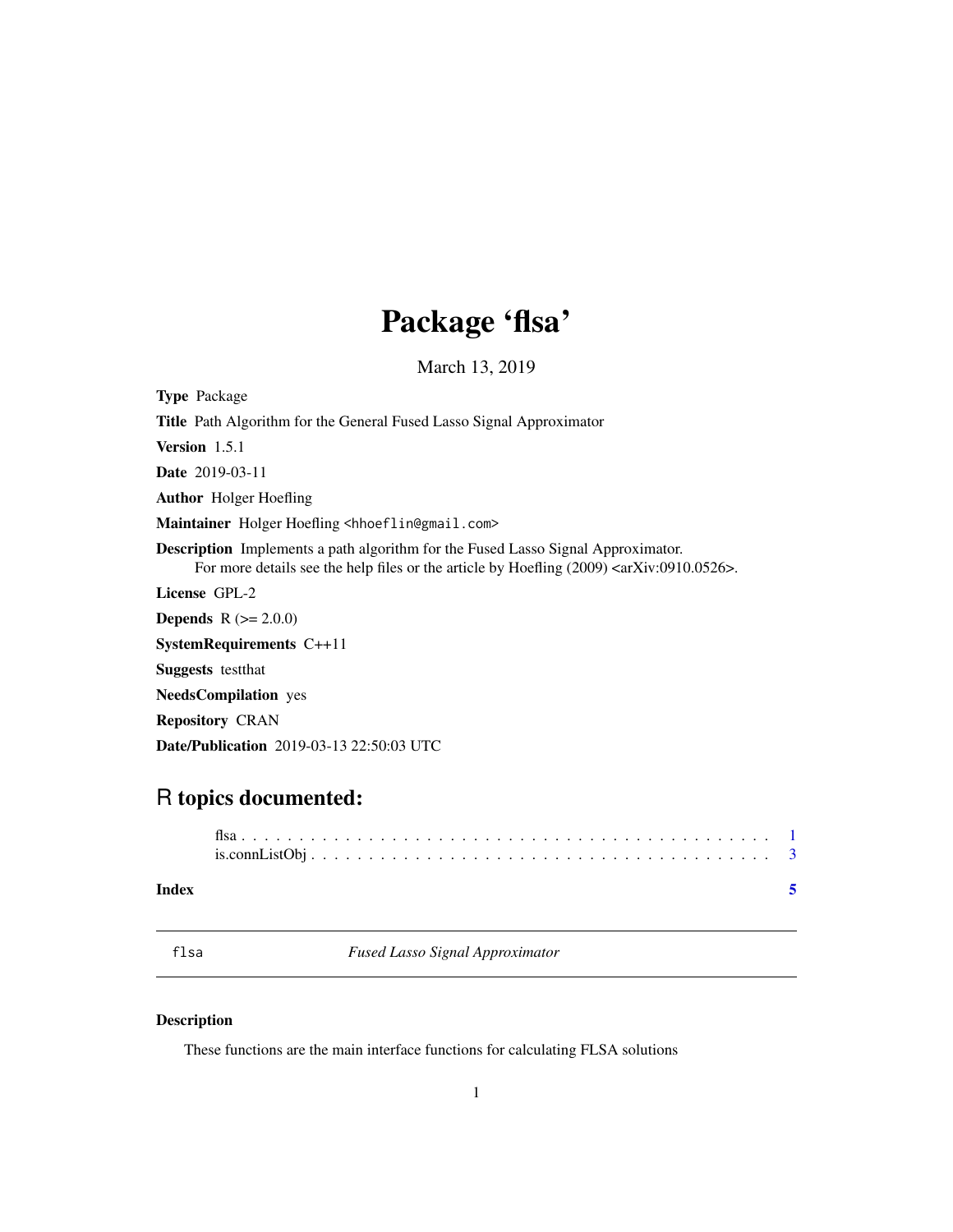#### <span id="page-1-0"></span>Usage

```
flsa(y, lambda1=0, lambda2=NULL, connListObj = NULL, splitCheckSize=1e+09,
   verbose=FALSE, thr = 1e-09, maxGrpNum=4*length(y))
flsaTopDown(y, lambda1=0, groups=1:length(y), lambda2=NULL)
flsaGetSolution(solObj, lambda1=0, lambda2=NULL, dim=NULL)
```
#### Arguments

| y              | response variable; numeric                                                                                                                                                                                                                                                                                                                                    |
|----------------|---------------------------------------------------------------------------------------------------------------------------------------------------------------------------------------------------------------------------------------------------------------------------------------------------------------------------------------------------------------|
| lambda1        | penalty parameter vector (non-negative) for the absolute values uf the coeffi-<br>cients; numeric                                                                                                                                                                                                                                                             |
| lambda2        | penalty parameter vector (non-negative) for the difference of certain coefficients;<br>numeric                                                                                                                                                                                                                                                                |
| groups         | Return solutions for which the given number of groups is present - solutions<br>found exactly at the breakpoint                                                                                                                                                                                                                                               |
| connListObj    | an object specifying which differences are to be penalized by lambda2. If<br>NULL, then the dimensionalty of y is being used. If y is a vector, the differ-<br>ences of neighbouring coefficients are penalized. If y is a matrix, differences of<br>neighbouring coefficients in 2 dimensions are being penalized. For more infor-<br>mation see connListObj |
| splitCheckSize | a parameter specifying from which size on, groups of variables are not being<br>checked for breaking up; can be used to reduce computation time; may lead to<br>inaccurate results                                                                                                                                                                            |
| solObj         | Solution object as returned by FLSA if lambda2=NULL                                                                                                                                                                                                                                                                                                           |
| dim            | dimensions how the result should be formatted for a specific lambda. Used to<br>format the 2-dimensional FLSA as a matrix in the response. For this, just include<br>the dimensions of y as dim                                                                                                                                                               |
| verbose        | print status messages during fitting                                                                                                                                                                                                                                                                                                                          |
| thr            | the error threshold used in the algorithm                                                                                                                                                                                                                                                                                                                     |
| maxGrpNum      | if every step of the algorithm, a group with a higher number is generated; this<br>limits the number of steps the algorithm can take                                                                                                                                                                                                                          |

#### Details

flsa is the main function for calculate a flsa fit. If lambda2=NULL, then it returns an object that encodes the whole solution path. Solutions for specific values of lambda1 and lambda2 can then be obtained by using flsaGetSolution.

flsaTopDown calculates the solution of the 1-dimensional FLSA, starting at large values of lambda2. If only solutions for large values of lambda2 are needed, this is more efficient.

#### Author(s)

Holger Hoefling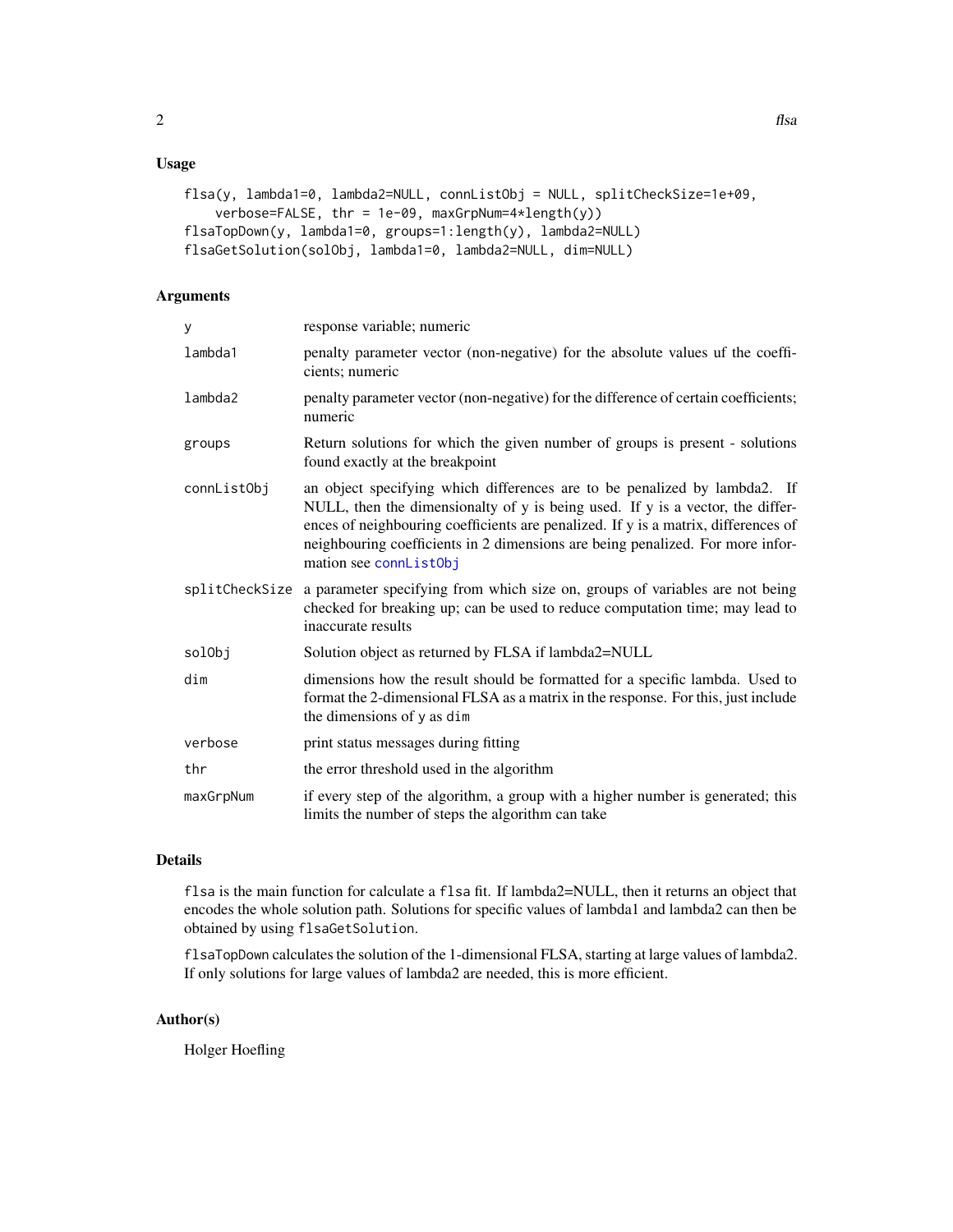#### <span id="page-2-0"></span>is.connListObj 3

#### See Also

[connListObj](#page-2-1)

#### Examples

```
library(flsa)
# generate some artificial data, 1 and 2 dimensional
y \le - rnorm(100)
y2Dim = matrix(rnorm(100), ncol=10)
### apply function flsa and get solution directly
lambda2= 0:10/10
res <- flsa(y, lambda2=lambda2)
res2Dim <- flsa(y2Dim, lambda2=lambda2)
### apply the function and get the solution later
resSolObj <- flsa(y, lambda2=NULL)
resSolObjTopDown <- flsaTopDown(y)
resSolObj2Dim <- flsa(y2Dim, lambda2=NULL)
res2 <- flsaGetSolution(resSolObj, lambda2=lambda2)
### here note that the solution object does not store that the input was 2 dimensional
### therefore, res2Dim does not give out the solution as a 2
```
### dimensional matrix (unlike the direct version above)

res2Dim2 <- flsaGetSolution(resSolObj2Dim, lambda2=lambda2)

is.connListObj *Connection List Objects*

#### <span id="page-2-1"></span>**Description**

Describes the makeup of a connection list object

#### Usage

is.connListObj(obj)

#### Arguments

obj the object to be tested

#### Details

A connection list object can be used to specifiy which differences in fusedlasso or flsa functions are to be penalized. Here, it is assumed that the n coefficients in the model are numbered from 0 to n-1. The connection list object is a list of length n with each element corresponding to one of the coefficients. The i-th element of the list here corresponds to coefficient with number i-1. Each element of the list is a vector of integers, naming the numbers of the coefficients to which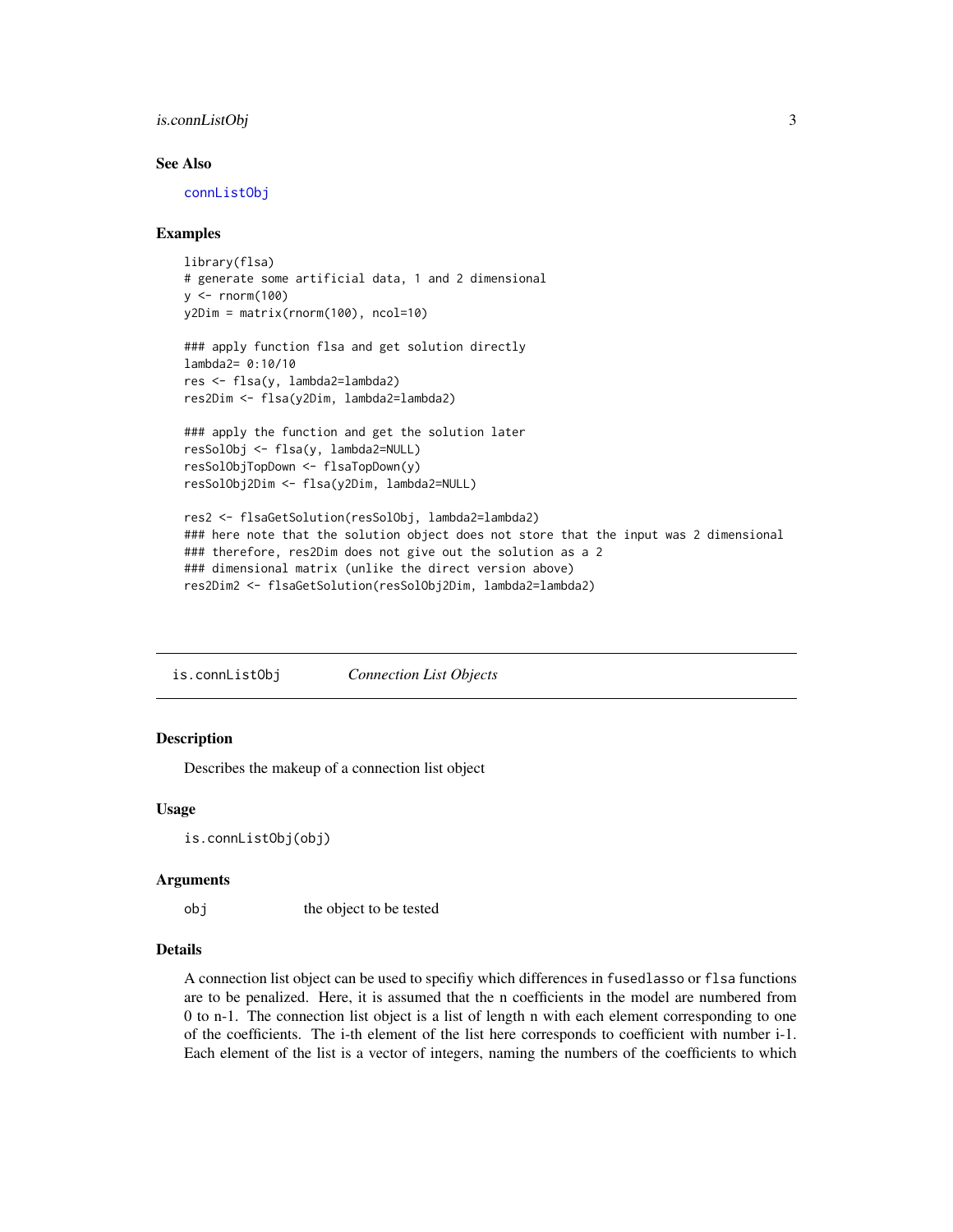the coefficient corresponding to the current list element is linked (i.e. the difference of the two coefficients is being penalized). I.e., assume that value \$j\$ is a member of the list under list element \$i\$. Then this means that coeffient \$i-1\$ and coefficient \$j\$ are being penalized. To understand this, consider that R-lists when viewed in C-code are being numbered starting with 0, not 1 and note that all computation is being done in C-code.

Furthermore, the connection list object has class connListObj.

Also note that the vectors in the list are of type integer not numeric. An empty vector should be set to NULL.

#### Author(s)

Holger Hoefling

#### See Also

[connListObj](#page-2-1)

#### Examples

```
connList <- vector("list", 4)
y \le -1:4class(connList) = "connListObj"
connList[[1]] = as.integer(c(1,2))connList[[2]] = as.integer(c(0,3))connList[[3]] = as.integer(c(3,0))connList[[4]] = as.integer(c(2,1))names(connList) <- as.character(0:3) ## not necessary, just for illustration
res <- flsa(y, connListObj=connList)
res2 <- flsa(matrix(y, nrow=2))
res$BeginLambda
res2$BeginLambda
flsaGetSolution(res, lambda2=c(0, 0.5, 1))
flsaGetSolution(res2, lambda2=c(0, 0.5, 1))
```
<span id="page-3-0"></span>